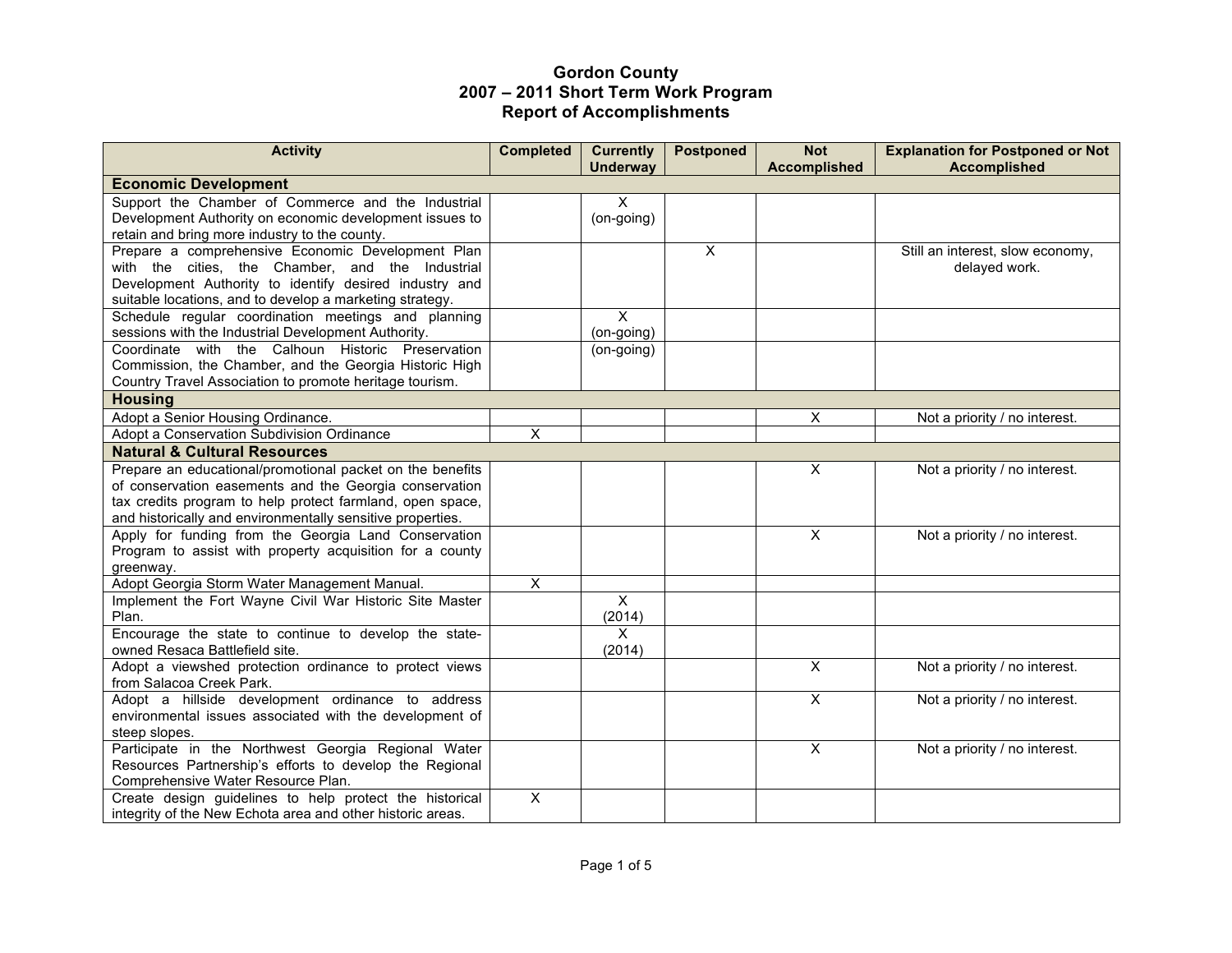| <b>Activity</b>                                                                                                                                                                                                                                                                                                                                                       | <b>Completed</b>        | <b>Currently</b><br><b>Underway</b> | <b>Postponed</b>        | <b>Not</b><br><b>Accomplished</b> | <b>Explanation for Postponed or Not</b><br><b>Accomplished</b>                                                         |
|-----------------------------------------------------------------------------------------------------------------------------------------------------------------------------------------------------------------------------------------------------------------------------------------------------------------------------------------------------------------------|-------------------------|-------------------------------------|-------------------------|-----------------------------------|------------------------------------------------------------------------------------------------------------------------|
| <b>Natural &amp; Cultural Resources</b>                                                                                                                                                                                                                                                                                                                               |                         |                                     |                         |                                   |                                                                                                                        |
| Adopt a zoning overlay district or a locally designated<br>historic district for the New Echota area where design<br>guidelines will apply.                                                                                                                                                                                                                           | $\overline{X}$          |                                     |                         |                                   |                                                                                                                        |
| Identify protective measures for the Resaca Battlefield area<br>including researching DCA's Regionally<br>Important<br>Resource (RIR) Program.                                                                                                                                                                                                                        | $\overline{X}$          |                                     |                         |                                   |                                                                                                                        |
| Research the National Scenic Byways Program for its<br>potential application in the county such as Highway<br>225/Trail of Tears.                                                                                                                                                                                                                                     |                         |                                     |                         | $\pmb{\times}$                    | Not a priority / no interest.                                                                                          |
| Apply to the Certified Local Government (CLG) Program to<br>qualify for historic preservation related grant money.                                                                                                                                                                                                                                                    |                         |                                     |                         | $\overline{\mathsf{x}}$           | Not a priority / no interest.                                                                                          |
| <b>Community Facilities &amp; Services</b>                                                                                                                                                                                                                                                                                                                            |                         |                                     |                         |                                   |                                                                                                                        |
| Purchase additional land to expand the Senior Citizens<br>Center.                                                                                                                                                                                                                                                                                                     |                         |                                     | X                       |                                   | This project is in the SPLOST-2012<br>capital improvement program;<br>activity to be rewritten in new work<br>program. |
| Plan for more senior citizens activities such as health care,<br>nutrition, exercise, transportation options, emergency<br>services, housing availability and codes, taxation,<br>workforce development, volunteer opportunities, etc.                                                                                                                                |                         |                                     |                         | $\overline{X}$                    | Not a priority / no interest.                                                                                          |
| Develop Salacoa Creek Park to have more revenue<br>producing activities while protecting its existing character<br>(includes building cabins and a small visitor/conference<br>center, re-aligning the campground road to accommodate<br>RVs, upgrading the entrance, adding playgrounds and<br>nature trails, and protecting the scenic vistas from<br>development). |                         |                                     | $\overline{\mathsf{x}}$ |                                   | Lack of funding; activity to be<br>rewritten in new work program.                                                      |
| Implement development impact fees and use the additional<br>revenue for needed capital projects for new park land and<br>recreational facilities, new library facilities and materials,<br>new fire stations and apparatus, and new sheriff's office<br>buildings.                                                                                                    |                         |                                     |                         | $\mathsf{X}$                      | Studied, but decided not to<br>implement.                                                                              |
| Construct a new DFACS building.                                                                                                                                                                                                                                                                                                                                       | $\overline{\mathsf{x}}$ |                                     |                         |                                   |                                                                                                                        |
| Coordinate with Gordon County Family Connections to<br>address community needs such as affordable daycare,<br>after-school teen programs, teenage pregnancy, and<br>domestic violence.                                                                                                                                                                                |                         | $\mathsf{X}$<br>(on-going)          |                         |                                   |                                                                                                                        |
| Assist in constructing a new Boys & Girls Club.                                                                                                                                                                                                                                                                                                                       | X                       |                                     |                         |                                   |                                                                                                                        |
| Complete the construction of the new fire station in the<br>Resaca area.                                                                                                                                                                                                                                                                                              | $\mathsf{X}$            |                                     |                         |                                   |                                                                                                                        |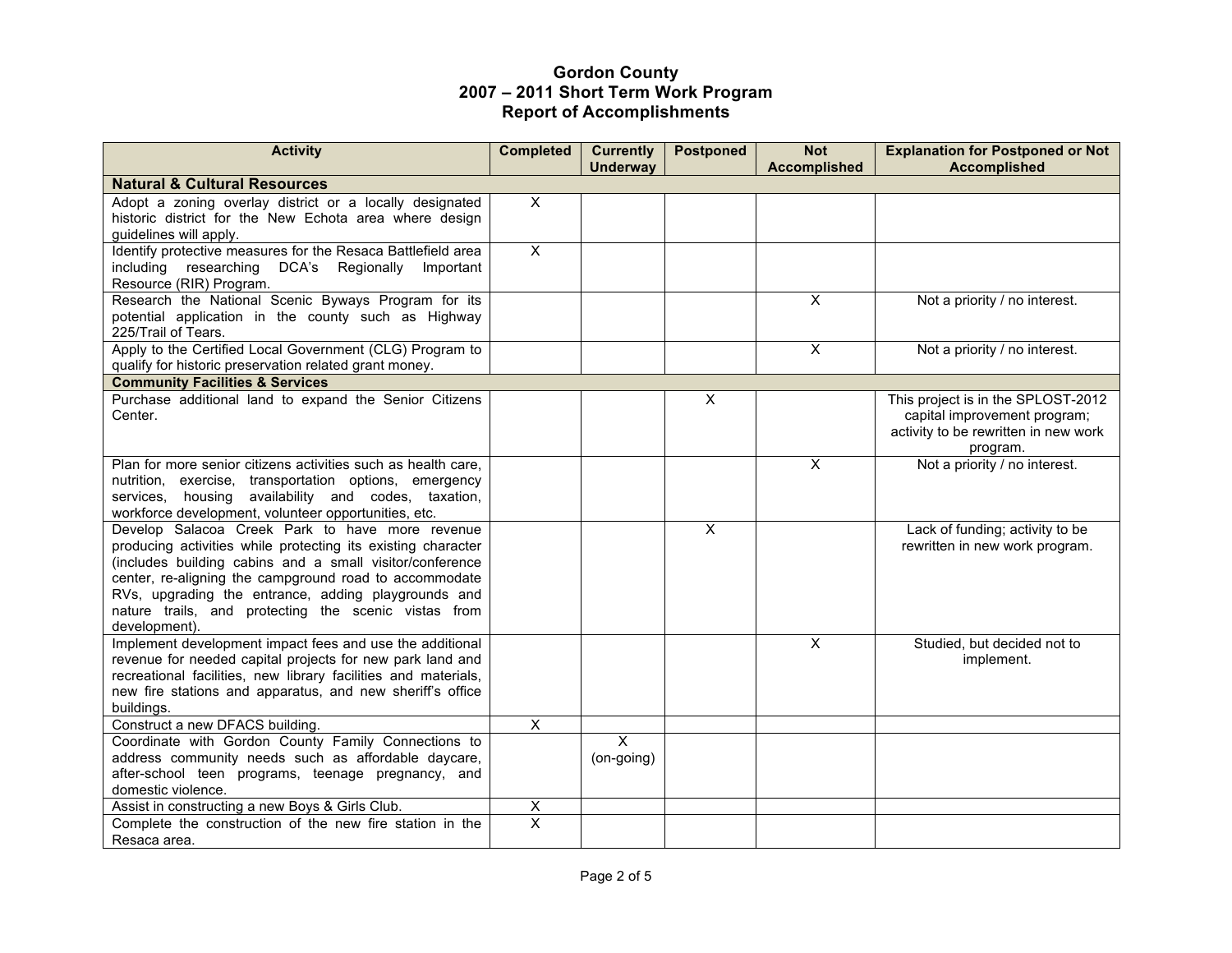| <b>Activity</b>                                                                                                | <b>Completed</b>        | <b>Currently</b>        | <b>Postponed</b> | <b>Not</b>              | <b>Explanation for Postponed or Not</b> |
|----------------------------------------------------------------------------------------------------------------|-------------------------|-------------------------|------------------|-------------------------|-----------------------------------------|
| <b>Community Facilities &amp; Services</b>                                                                     |                         | <b>Underway</b>         |                  | <b>Accomplished</b>     | <b>Accomplished</b>                     |
|                                                                                                                | $\overline{\mathsf{x}}$ |                         |                  |                         |                                         |
| Completion of a county emergency operations center at the<br>fire station headquarters including EOC software. |                         |                         |                  |                         |                                         |
| Complete the construction of the new jail and sheriff                                                          | $\overline{\mathsf{x}}$ |                         |                  |                         |                                         |
| administration building in the Resaca area.                                                                    |                         |                         |                  |                         |                                         |
| Determine the future of the old county jail once the new jail                                                  | $\overline{X}$          |                         |                  |                         | Demolished.                             |
| is in operation. Options could be demolition, renovation for                                                   |                         |                         |                  |                         |                                         |
| storage space, renovation for office space, juvenile or other                                                  |                         |                         |                  |                         |                                         |
| correctional space, or an additional downtown parking                                                          |                         |                         |                  |                         |                                         |
| deck.                                                                                                          |                         |                         |                  |                         |                                         |
| Begin the courthouse renovation project including selecting                                                    | $\overline{X}$          |                         |                  |                         | New roof and plaza completed.           |
| an architect, preparing construction documents for a new                                                       |                         |                         |                  |                         | Major renovations in the SPLOST-        |
| roof, wiring, plumbing, windows, façade, and plaza.                                                            |                         |                         |                  |                         | 2012 capital improvement program.       |
| Prepare a five-year plan for land acquisition for future fire                                                  | $\overline{\mathsf{x}}$ |                         |                  |                         |                                         |
| stations across the county.                                                                                    |                         |                         |                  |                         |                                         |
| Ensure that the 911 Center becomes Phase II compliant.                                                         | X                       |                         |                  |                         |                                         |
| Determine the feasibility of installing a reverse 911 system.                                                  | $\overline{\mathsf{x}}$ |                         |                  |                         | Code Red implemented.                   |
| Evaluate the feasibility of private package sewage plants                                                      |                         |                         |                  | $\overline{\mathsf{x}}$ | Not a priority / no interest.           |
| for use in new residential subdivisions and commercial                                                         |                         |                         |                  |                         |                                         |
| areas.                                                                                                         |                         |                         |                  |                         |                                         |
| Implement updated Parks & Recreation Master Plan.                                                              |                         | $\overline{\mathsf{x}}$ |                  |                         |                                         |
|                                                                                                                |                         | (on-going)              |                  |                         |                                         |
| Prepare a water and sewer expansion plan with Calhoun<br>and Fairmount.                                        |                         |                         |                  | X                       | Not a priority / no interest.           |
| Make the Sonoraville Recreation Complex gym an official                                                        | $\overline{X}$          |                         |                  |                         |                                         |
| Red Cross Emergency Shelter with an emergency                                                                  |                         |                         |                  |                         |                                         |
| generator.                                                                                                     |                         |                         |                  |                         |                                         |
| Construct a new pavilion at the Sonoraville Recreation<br>Complex.                                             |                         |                         |                  | $\overline{\mathsf{x}}$ | Not a priority / no interest.           |
| Construct a walking trail between the Sonoraville                                                              |                         |                         |                  | $\overline{X}$          | Not a priority / no interest.           |
| Recreation Complex and Sonoraville School complex                                                              |                         |                         |                  |                         |                                         |
| Perform a space needs study of all county facilities (to also                                                  |                         | $\mathsf{X}$            |                  |                         |                                         |
| address IT connectivity between all county buildings).                                                         |                         | (on-going)              |                  |                         |                                         |
| <b>Transportation</b>                                                                                          |                         |                         |                  |                         |                                         |
| Complete and implement the 2007 Transportation Master                                                          | $\overline{\mathsf{x}}$ |                         |                  |                         |                                         |
| Plan Update including the annual LARP paving program.                                                          |                         |                         |                  |                         |                                         |
| Complete the Newtown Road/SR 156 intersection                                                                  | $\overline{X}$          |                         |                  |                         |                                         |
| improvement project.                                                                                           |                         |                         |                  |                         |                                         |
| Complete the Pinhook Road bridge replacement project.                                                          | $\overline{\mathsf{x}}$ |                         |                  |                         |                                         |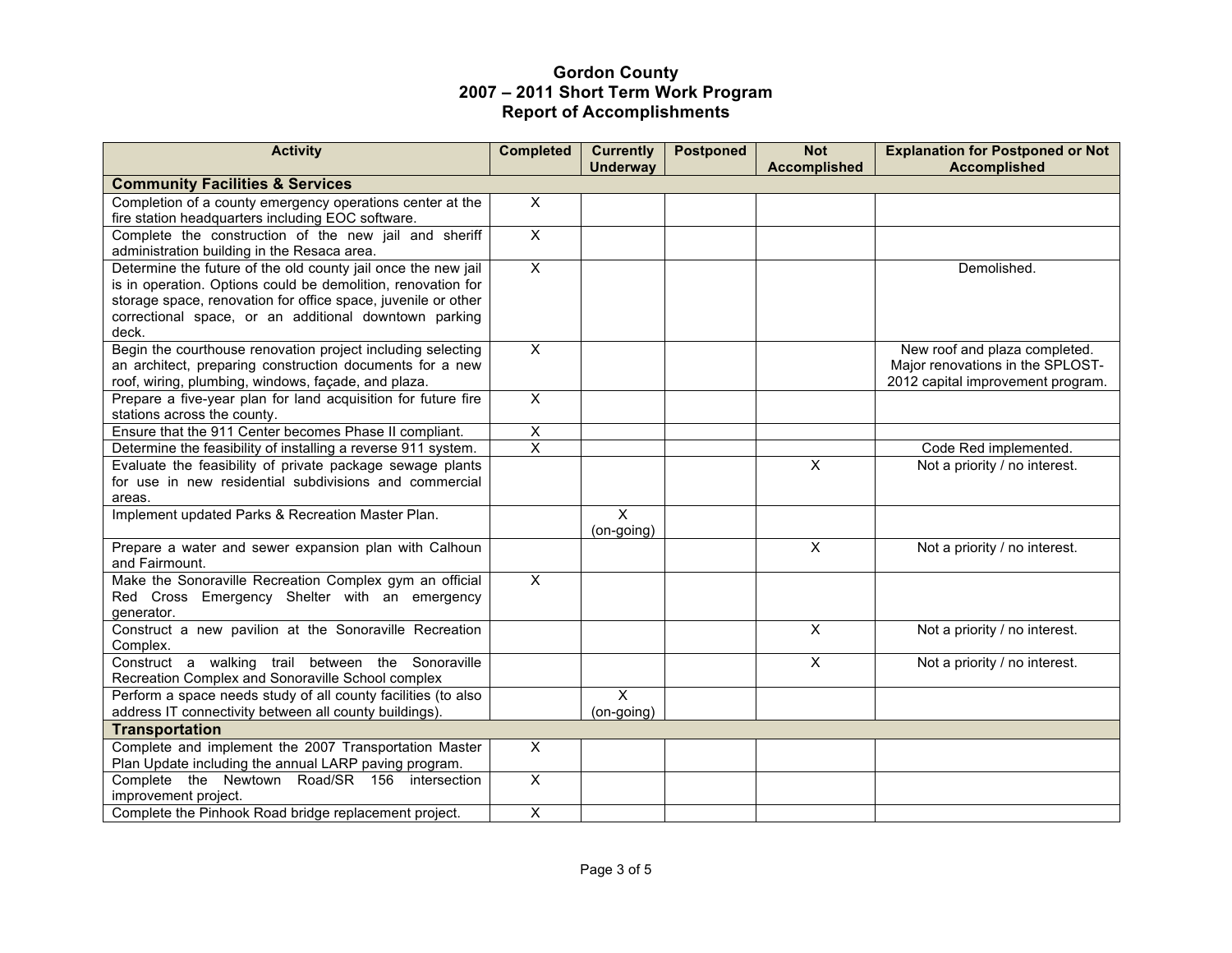| <b>Activity</b>                                                                                          | <b>Completed</b>        | <b>Currently</b><br><b>Underway</b> | <b>Postponed</b> | <b>Not</b><br><b>Accomplished</b> | <b>Explanation for Postponed or Not</b><br><b>Accomplished</b> |
|----------------------------------------------------------------------------------------------------------|-------------------------|-------------------------------------|------------------|-----------------------------------|----------------------------------------------------------------|
| <b>Transportation</b>                                                                                    |                         |                                     |                  |                                   |                                                                |
| Complete the SR 53/McDaniel Station Road intersection                                                    | $\overline{\mathsf{x}}$ |                                     |                  |                                   |                                                                |
| improvement project.                                                                                     |                         |                                     |                  |                                   |                                                                |
| Support the state DOT on the new Union Grove Road/I-75                                                   |                         | $\mathsf{X}$                        |                  |                                   |                                                                |
| interchange and the south Calhoun by-pass road projects.                                                 |                         | (2014)                              |                  |                                   |                                                                |
| Prepare a county-wide pedestrian/bicycle plan.                                                           |                         |                                     |                  | X                                 | Not a priority / no interest.                                  |
| Prepare a county-wide greenways plan.                                                                    |                         |                                     |                  | X                                 | Not a priority / no interest.                                  |
| Apply for Sidewalks to Schools funding.                                                                  |                         |                                     |                  | $\overline{\mathsf{x}}$           | Not a priority / no interest.                                  |
| Prepare a county-wide transit plan to determine ridership                                                |                         |                                     |                  | $\overline{\mathsf{x}}$           | Not a priority / no interest.                                  |
| need and funding sources.                                                                                |                         |                                     |                  |                                   |                                                                |
| <b>Intergovernmental Coordination</b>                                                                    |                         |                                     |                  |                                   |                                                                |
| Complete the Service Delivery Strategy Agreement with the                                                | X                       |                                     |                  |                                   |                                                                |
| five cities.                                                                                             |                         |                                     |                  |                                   |                                                                |
| Partner with the cities of Calhoun and Fairmount to install                                              |                         |                                     |                  | $\overline{\mathsf{x}}$           | Lack of funding                                                |
| water and sewer infrastructure in unincorporated areas that                                              |                         |                                     |                  |                                   |                                                                |
| are intended to grow and develop in accordance with the                                                  |                         |                                     |                  |                                   |                                                                |
| future land development map.                                                                             |                         |                                     |                  |                                   |                                                                |
| Establish an intergovernmental coordinating committee to                                                 |                         |                                     |                  | $\mathsf{X}$                      | Not a priority / no interest.                                  |
| regular<br>communication<br>between<br>the<br>create<br>jurisdictions/Board of Education, and to improve |                         |                                     |                  |                                   |                                                                |
| coordination on issues such as stormwater management,                                                    |                         |                                     |                  |                                   |                                                                |
| land use planning, water and sewer planning, and                                                         |                         |                                     |                  |                                   |                                                                |
| transportation planning.                                                                                 |                         |                                     |                  |                                   |                                                                |
| Incorporate Board of Education comments as part of the                                                   | $\overline{\mathsf{x}}$ |                                     |                  |                                   | On-going.                                                      |
| rezoning review process to identify potential impacts to                                                 |                         |                                     |                  |                                   |                                                                |
| county schools.                                                                                          |                         |                                     |                  |                                   |                                                                |
| Coordinate with<br>Calhoun<br>water<br>infrastructure<br>on                                              | $\mathsf{X}$            |                                     |                  |                                   | On-going.                                                      |
| requirements in proposed developments to ensure                                                          |                         |                                     |                  |                                   |                                                                |
| compliance with fire safety needs.                                                                       |                         |                                     |                  |                                   |                                                                |
| <b>Land Use</b>                                                                                          |                         |                                     |                  |                                   |                                                                |
| Update the zoning ordinance and the development                                                          | $\overline{\mathsf{x}}$ |                                     |                  |                                   |                                                                |
| regulations resulting in a Unified Land Development Code.                                                |                         |                                     |                  |                                   |                                                                |
| Coordinate with Calhoun to annex "islands" into the city,                                                |                         |                                     |                  | $\overline{\mathsf{x}}$           | Not a priority / no interest.                                  |
| making the boundary more square and streamlining service                                                 |                         |                                     |                  |                                   |                                                                |
| delivery, including road maintenance.                                                                    |                         |                                     |                  |                                   |                                                                |
| Investigate the feasibility of a transfer of development rights                                          |                         |                                     |                  | $\overline{\mathsf{x}}$           | Not a priority / no interest                                   |
| (TDRs) program to conserve agricultural and undeveloped                                                  |                         |                                     |                  |                                   |                                                                |
| land.                                                                                                    |                         |                                     |                  |                                   |                                                                |
| Adopt a traditional neighborhood development (TND)                                                       |                         |                                     |                  | $\mathsf{X}$                      | Not a priority / no interest.                                  |
| ordinance.                                                                                               |                         |                                     |                  |                                   |                                                                |
| Adopt a mixed use development ordinance                                                                  | X                       |                                     |                  |                                   |                                                                |